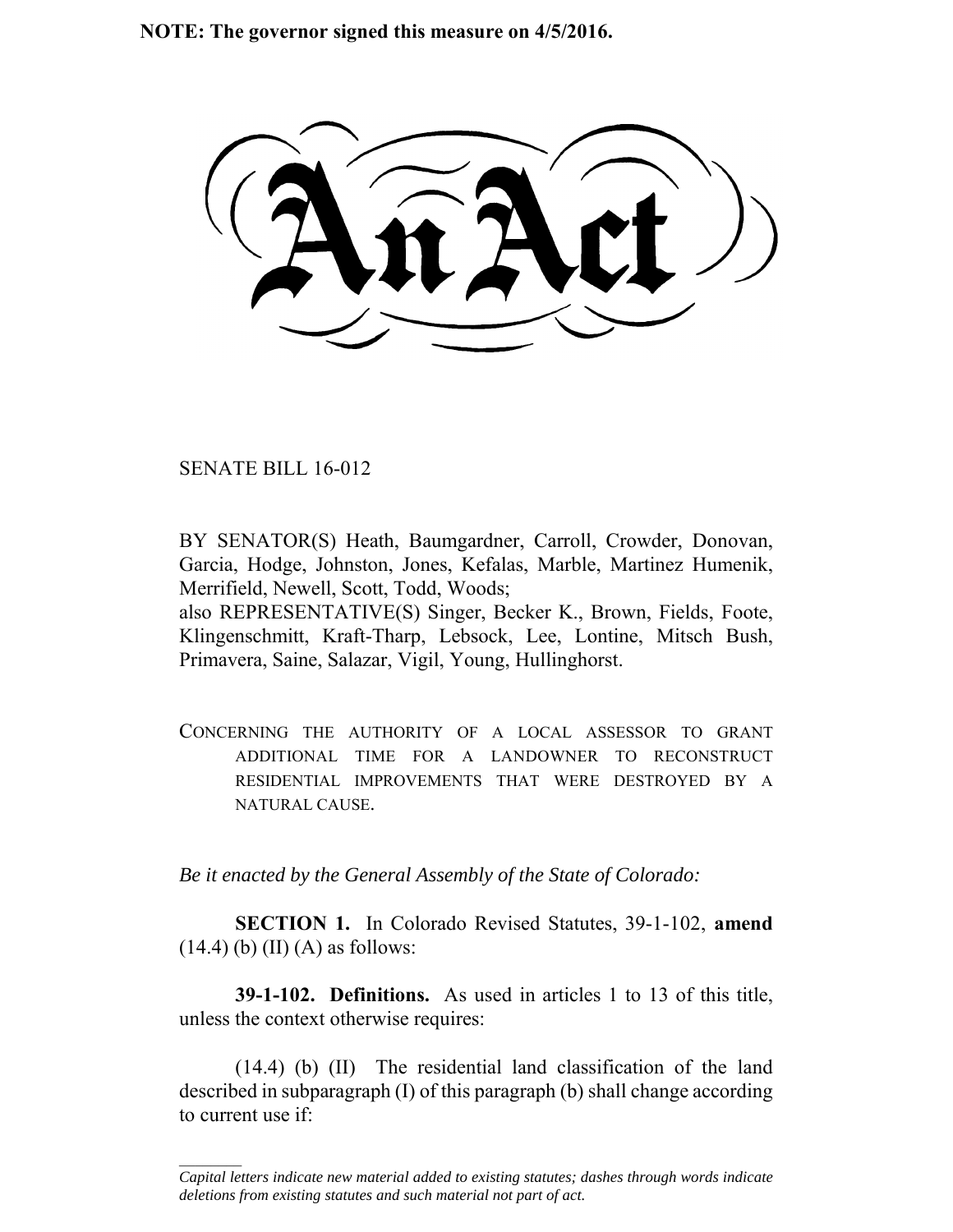(A) A new residential improvement or part of a new residential improvement is not constructed or placed on the land in accordance with applicable land use regulations prior to the January 1 after the period described in subparagraph (I) of this paragraph (b), UNLESS THE PROPERTY OWNER PROVIDES DOCUMENTARY EVIDENCE TO THE ASSESSOR THAT DURING SUCH PERIOD A GOOD-FAITH EFFORT WAS MADE TO CONSTRUCT OR PLACE A NEW OR PART OF A NEW RESIDENTIAL IMPROVEMENT ON THE LAND BUT THAT ADDITIONAL TIME IS NECESSARY;

**SECTION 2. Safety clause.** The general assembly hereby finds,